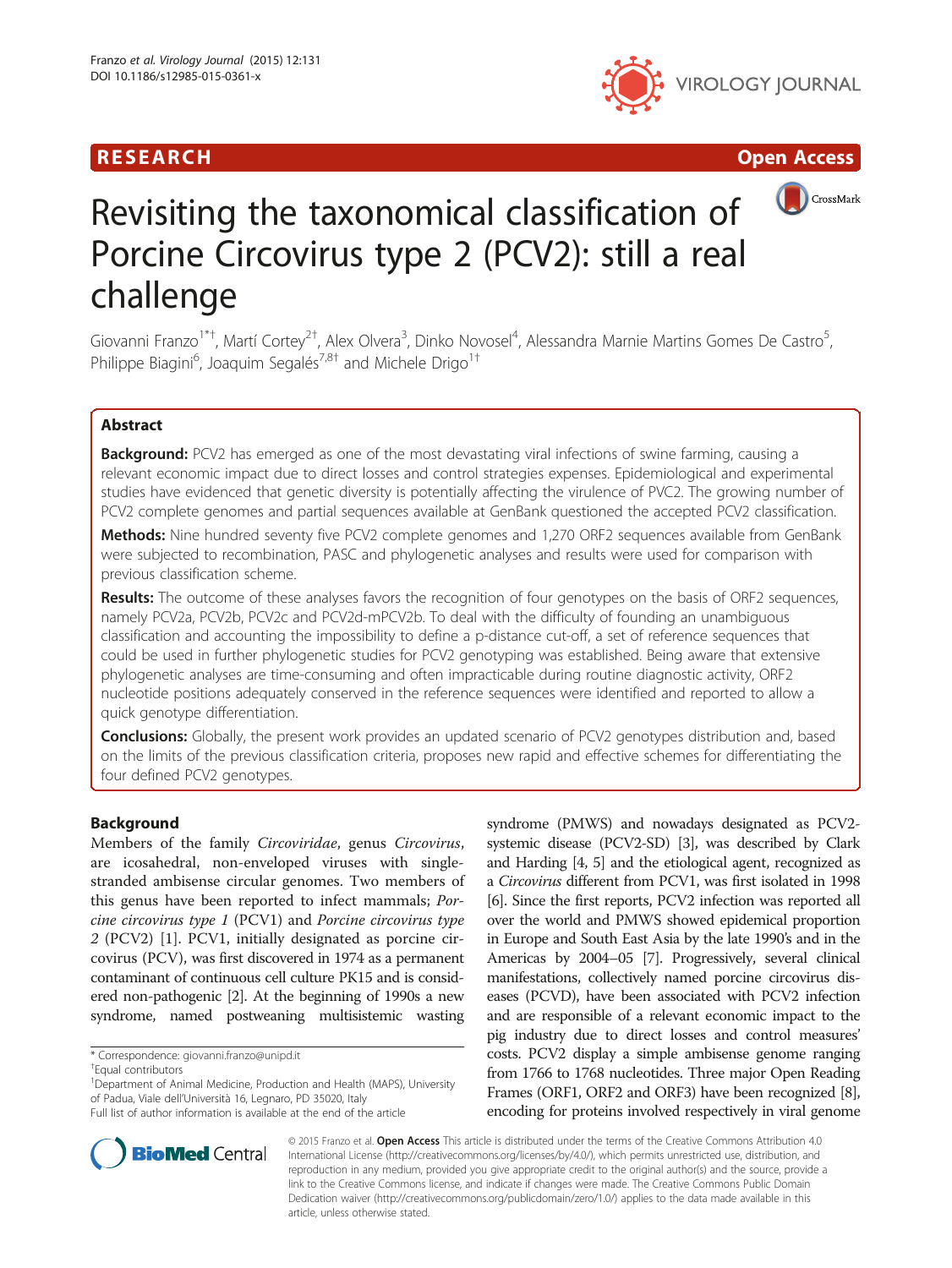replication (Rep and Rep'), capsid protein (Cap) and possibly in pathogenesis (ORF3) [\[9](#page-6-0)–[11](#page-6-0)].

At the intraspecific level, two major PCV2 groups were initially defined (i.e. PCV2a and PCV2b) [\[12](#page-6-0), [13](#page-6-0)]. Applying PASC analyses [\[14, 15](#page-6-0)] and linearized phylogenetic trees [\[16\]](#page-6-0) under the assumption of strict molecular clock, two nucleotide diversity cut-offs for ORF2 (3.5 %) and the complete genome (2.0 %) were proposed [[17\]](#page-6-0). Accordingly, PCV2 genotypes a and b were designated under the European project no 513928 of the Sixth Framework Programme ([www.pcvd.eu\)](http://www.pcvd.eu) [[18\]](#page-6-0). A third genotype named PCV2c was reported from Denmark in the 1980s [[19\]](#page-6-0) and has recently been identified in the Brazilian Pantanal [\[20](#page-6-0)]. Two additional genotypes were proposed after analyzing several sequences from the People's Republic of China [\[21](#page-6-0)]; although subsequent analyses did not support the genotype status for those strains [[22\]](#page-6-0). Another study, restricted to Chinese sequences, also proposed a fourth group, which fitted with the existing definition of genotype and was named PCV2d [[8\]](#page-6-0). This late clade, apparently more virulent [[23](#page-6-0)], was also detected in the USA (designated as mPCV2b) and in other countries [\[24, 25](#page-6-0)]. The mPCV2b-PCV2d genotype will be referred in this paper as PCV2d. A genotype shift from the older PCV2a to the new variant PCV2b has been reported during a time window that coincided with an increase in severe outbreaks of PCVD worldwide: Canada [\[26, 27](#page-6-0)], China [[21](#page-6-0)], Denmark [\[19](#page-6-0)], Spain [[28](#page-6-0)], Sweden [\[29\]](#page-6-0), Switzerland [\[30\]](#page-6-0) and USA [\[31\]](#page-6-0). Interestingly, the oldest PCV2b strains were reported at the beginning of 90's [[32](#page-6-0)], contemporaneously to the first report of PCV2-SD. All these elements suggest that the viral genotype plays a major role in the appearance of clinical disease [\[7](#page-6-0)].

A growing number of PCV2 complete genomes and partial sequences are available at GenBank (more than 3,300 in July 2014), most of them updated after 2008 when the PCV2 genotype proposal was published. Since then, several new genotypes have been proposed, but also highly divergent sequences have been reported elsewhere (i.e. [\[33\]](#page-7-0) .) Therefore, the aim of this paper was to revisit the intraspecific taxonomy of PCV2 and the genotype definition to check its current validity, to unify nomenclature and to avoid further misconceptions.

#### Results

### Dataset

After removal of poor quality sequences and exclusion of predicted recombinant sequences detected by RDP3, 595 complete genomes and 954 ORF2 were maintained (Additional file [1\)](#page-6-0). Recombination traces were reported in a substantial proportion of the PCV2 whole genome (37.7 %) and ORF2 (24.3 %) sequences downloaded from GenBank. Recombination was pervasive and affected

several genome fragments, intra- and inter-genes, involving strains belonging to both closely and distantly related clades (i.e. different genotypes according to previous classification). The majority of the positions in the alignments was variable in the complete PCV2 genomes (52.8 %) and especially in the ORF2 (76.4 % nucleotide, 87.2 % amino acid).

#### Phylogenetic analysis and genotype definition

Phylogenetic trees reconstructed from PCV2 ORF2 using NJ (Fig. [1a\)](#page-2-0) and ML (Fig. [1b](#page-2-0)) methods displayed very similar topologies and four main clades were identified. These four clades substantially corresponded to the previously defined PCV2a, PCV2b, PCV2c and PCV2d genotypes. Very few strains  $(n = 7)$  showed contradictory clustering between PCV2a and PCV2d clades in the ORF2 trees (Additional file [1\)](#page-6-0). The same clustering in four major groups was obtained rooting the tree using PCV1 sequences as outgroup (data not shown). Similarly, phylogenetic trees reconstructed using complete genome showed a similar topology even if with a closer relationship between remaining PCV2d and PCV2a strains (named according to ORF2 classification).

#### PASC analysis

PASC analyses based on the PCV2 complete genome and the ORF2 (Fig. [2](#page-2-0)) displayed a multimodal curve. In both cases the definition of a single cut-off value to define PCV2 genotypes appeared complicated. Applying the previously reported cut-off values to classify complete genomes (0.02) and ORF2 (0.035) to the PASC analyses, 27 and 18 genotypes should be defined in PCV2 considering whole genomes and ORF2, respectively. For complete genomes (Fig. [2a](#page-2-0)), a threshold between 0.034 and 0.042 would separate PCV2a and PCV2c from PCV2b/PCV2d, but a second threshold of 0.038 would be necessary to differentiate PCV2b and PCV2d. The picture is even more complicated for ORF2 (Fig. [2b\)](#page-2-0). The first value pointed by the PASC analysis (around 0.068) would be meaningless for the genotype definition and a second value around 0.090 would only differentiate PCV2c from PCV2a/ PCV2b/PCV2d. Alternatively, a theoretical cut-off around 0.078 would separate PCV2a, PCV2c and PCV2b/PCV2d, but this value was not robust according to the pairwise distribution. Consequently, a clear overlap between the pdistances calculated using sequences belonging to the same genotype and the sequences belonging to different genotypes was reported (Additional file [2](#page-6-0)). Even the sequences corresponding to the highly divergent PCV2c genotype displayed a p-distance with those belonging to the PCV2a and PCV2b comprised between 0.087 and 0.165, within the range of intra-genotype distances of the PCV2a (0–0.103) and PCV2b (0–0.12).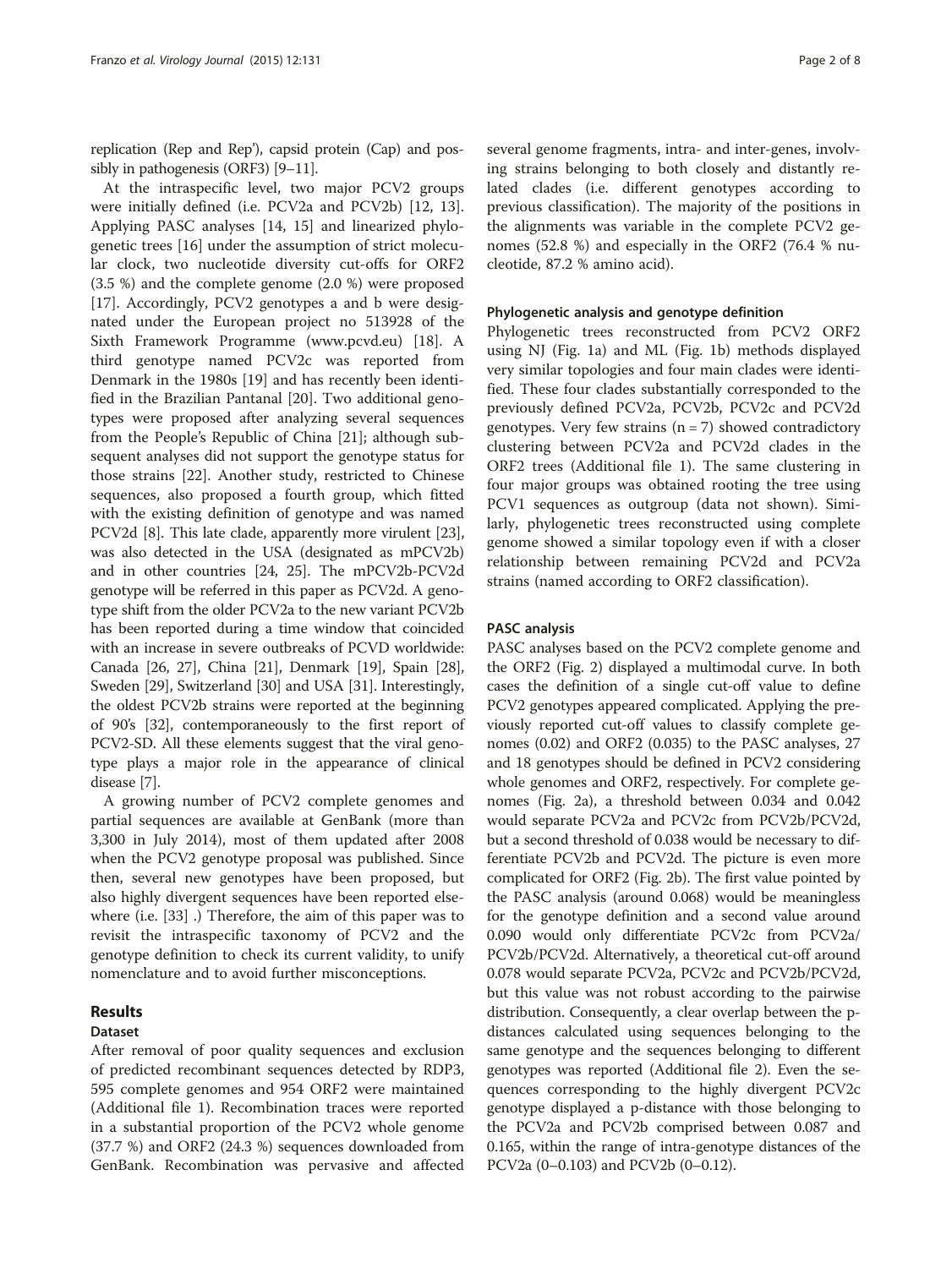<span id="page-2-0"></span>

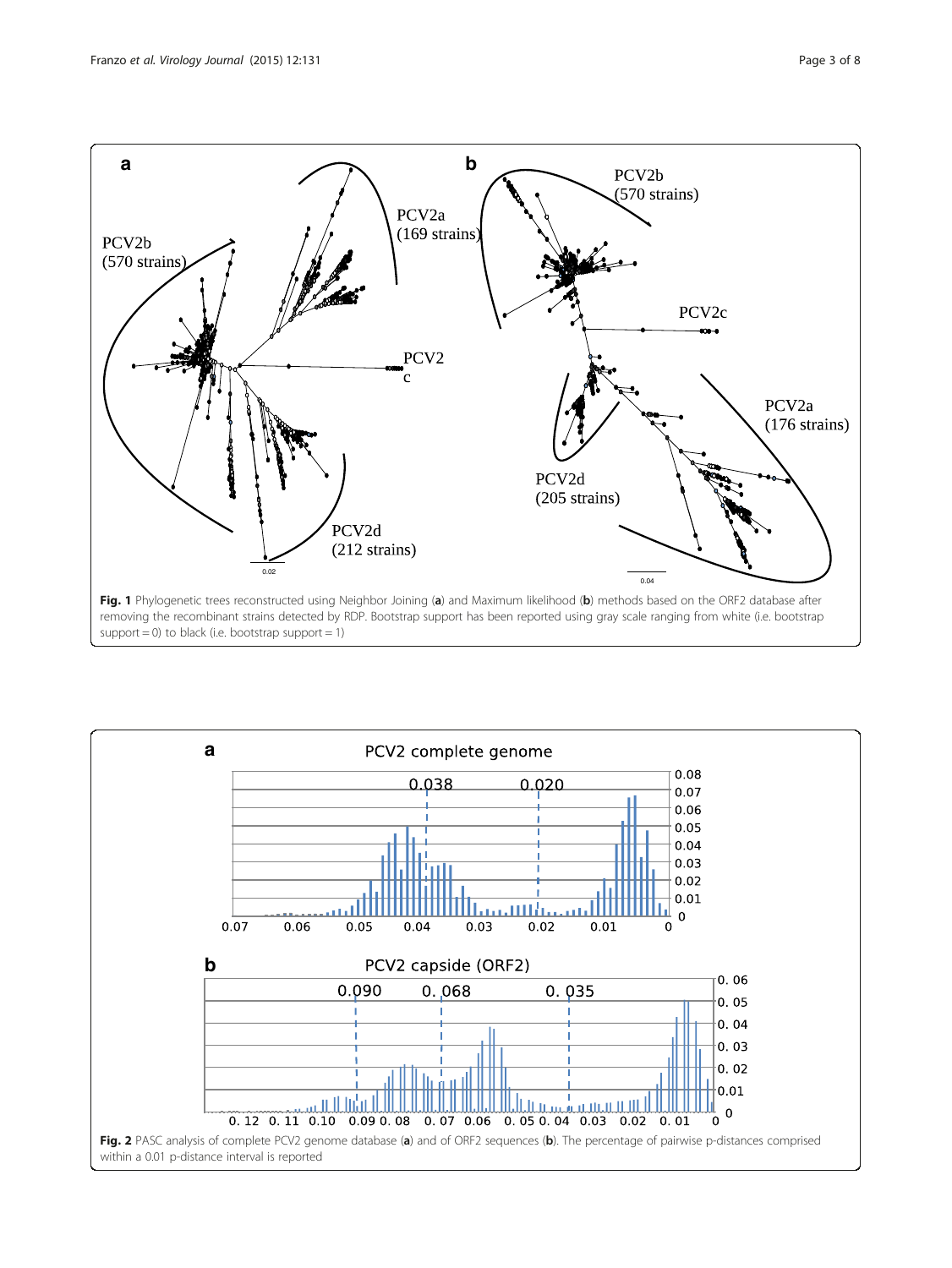#### Rate of substitution estimation

The substitution rates and the 95 % CI for the previously defined PCV2a, PCV2b, PCV2c and PCV2d genotypes based on the ORF2 are shown in Fig. 3. The estimated rate for PCV2a (1.41°10<sup>-3</sup> subs · site  $^{-1}$  · year  $^{-1}$ ) is higher compared with PCV2b (7.8°10 <sup>−</sup><sup>4</sup> ) and PCV2d (7.7°10 $-4$ ). The same picture is reported when the whole PCV2 genome is used, with PCV2a sowing higher substitution rates than the others. Actually, when all genotypes were analyzed together, the marginal likelihood estimation indicated that a relaxed molecular clock fit much better in the model than a strict one (data not shown), pointing that the variation among genotypes and among lineages is affecting the goodness of the model.

#### Reference dataset

In view of the confused results reported in the PASC analysis, an alternative methodology for genotyping PCV2 based on marker positions is proposed. Table [1](#page-4-0) summarizes the ORF2 marker positions that are consistently (>95 %) different among PCV2 genotypes. Taking as a reference genotype PCV2b, 9 unique positions were identified to define genotype PCV2a, thirty-five for PCV2c and five for PCV2d (Table [1\)](#page-4-0). In addition, a more robust ORF2 reference dataset was built selecting only those sequences unequivocally part of one genotype on the basis of the topology of both ML and NJ trees (Additional file [3](#page-6-0)).

### **Discussion**

A unified criterion for PCV2 genotyping is paramount to allow the comparison of molecular epidemiology data worldwide [\[22](#page-6-0)]. Historically, the intraspecific classification of PCV2 has been controversial [\[22, 23,](#page-6-0) [34](#page-7-0), [35](#page-7-0)]. In 2008, the EU consortium on Porcine Circovirus Diseases proposed a standardized nomenclature for PCV2 genotype

definition based on pairwise sequence comparisons [[18](#page-6-0)]. The PASC analyses applied to PCV2 complete and capsid (ORF2) nucleotide sequences defined two distance thresholds at 0.020 and 0.035, respectively [[17](#page-6-0)]. Since then, a huge number of PCV2 sequences has been deposited in the GenBank, and several new genotypes were proposed (i.e. 7) though they were not always validated [\[21, 22,](#page-6-0) [35](#page-7-0)]. A significant proportion of those sequences have a recombinant origin and in some cases they have been circulating with increasing prevalence in several Asian countries and USA [\[36](#page-7-0)–[38](#page-7-0)]. Bearing this in mind, the intraspecific taxonomy of PCV2 and the genotype definition have been revised to check their current validity in order to unify the nomenclature and avoid further misconceptions.

Based on the obtained results , one of the main PASC and linearized phylogenetic trees assumptions is unequivocally violated. These techniques assume equal rates of evolution among clades and, according to the BEAST estimations for the four main groups of the phylogenetic trees (Fig. [1\)](#page-2-0), they are significantly different (Fig. 3). These evidences, coupled with the enormous amount of new sequences available, have important implications for PCV2 intraspecific classification. Mostly, the thresholds applied since 2008 to define PCV2 genotypes using PASC and linearized phylogenetic trees are currently not applicable to all PCV2 strains and therefore these methods should be changed. Since the accepted scheme is no longer valid, an alternative method to genotype PCV2 strains in an unambiguous way is proposed. The suggested approach tries to account for different theoretical and practical issues. The first challenge when dealing with PCV2 classification is related to the presence of several recombinant strains that, as a matter of fact, belongs to more than one genotype. Considering the high recombination frequency reported in this study and by other authors [\[38](#page-7-0)–[41\]](#page-7-0) and given the tendency to display a higher frequency of breakpoints

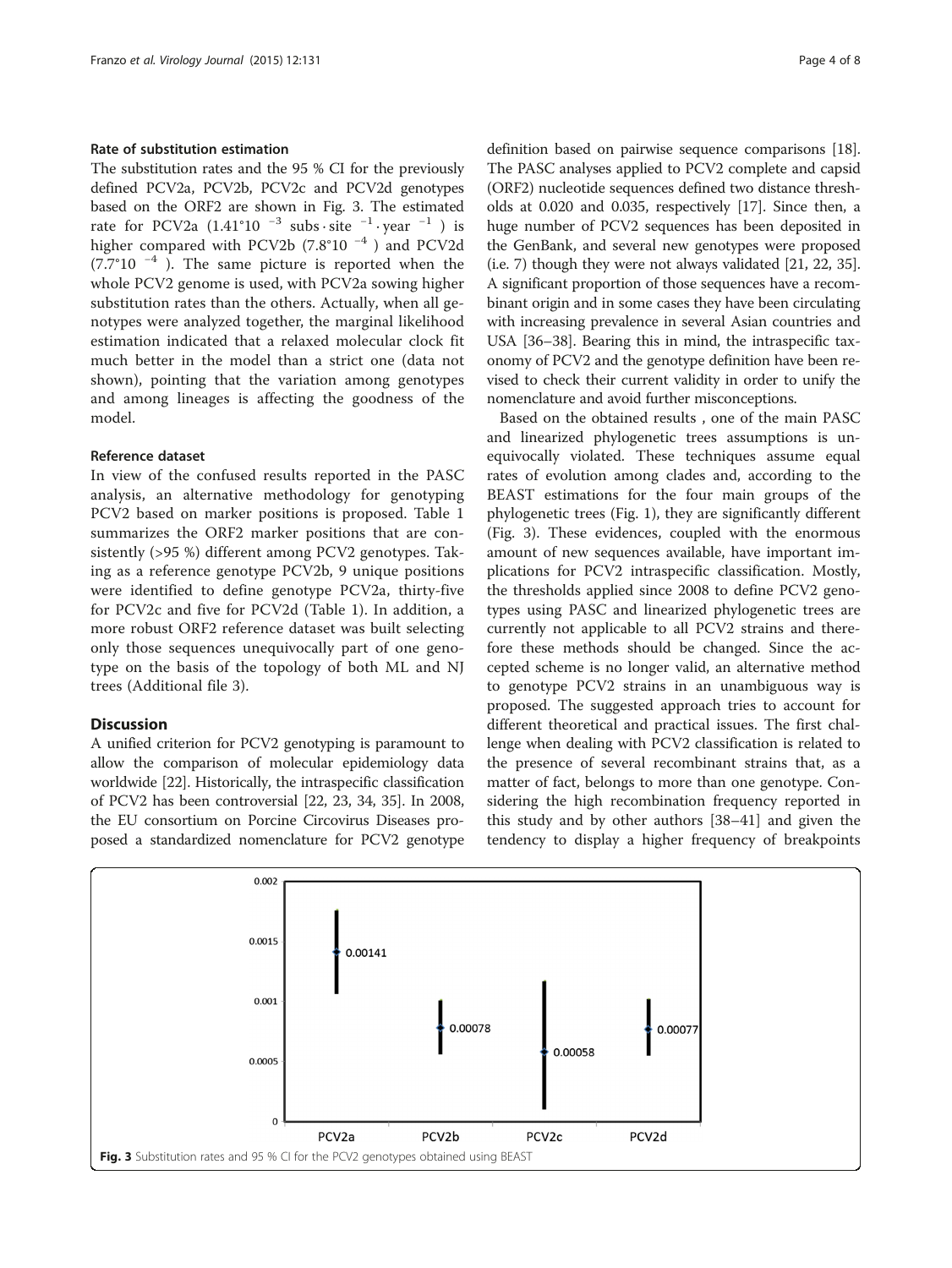<span id="page-4-0"></span>Table 1 Marker nucleotide positions (95 % CI) in the ORF2 among PCV2 proposed genotypes are shown in boldface. The marker positions are not reported for PCV2b since this genotype was used as the reference genotype. The number of reference strains for each genotype and the number of sequences not fitting these marker positions are reported in the header and between brackets, respectively

| Genotype/<br>Position | PCV <sub>2a</sub><br>(169) | PCV2b<br>(532) | ╯<br>PCV <sub>2c</sub><br>(3) | PCV <sub>2</sub> d<br>(201) |
|-----------------------|----------------------------|----------------|-------------------------------|-----------------------------|
| 129                   | C(4)                       | C(3)           | A (0)                         | C(0)                        |
| 138                   | C(2)                       | C(2)           | T(0)                          | C(0)                        |
| 154                   | A(0)                       | A(0)           | T(0)                          | A(1)                        |
| 157                   | T(1)                       | T(4)           | T(0)                          | A (3)                       |
| 159                   | $\subset$ (0)              | C(2)           | T(0)                          | C(5)                        |
| 161                   | G(0)                       | G(0)           | T(0)                          | G(0)                        |
| 162                   | A(4)                       | A (6)          | T(0)                          | T(5)                        |
| 168                   | T(1)                       | T(1)           | C(0)                          | T(0)                        |
| 178                   | A(0)                       | A(1)           | T(0)                          | A(0)                        |
| 180                   | C(1)                       | C(2)           | A (0)                         | C(2)                        |
| 181                   | A(0)                       | A(0)           | C(0)                          | A(0)                        |
| 182                   | C(0)                       | C(0)           | A (0)                         | C(0)                        |
| 187                   | A(3)                       | A(1)           | T(0)                          | A(0)                        |
| 190                   | A(2)                       | A(0)           | C(0)                          | A(0)                        |
| 198                   | C(2)                       | C(8)           | T(0)                          | C(0)                        |
| 232                   | G(2)                       | G(0)           | C(0)                          | G(0)                        |
| 255                   | G(1)                       | C(5)           | C(0)                          | C(2)                        |
| 256                   | A (2)                      | T(3)           | T(0)                          | $\top$ (0)                  |
| 258                   | C(2)                       | A (4)          | A(0)                          | A(0)                        |
| 262                   | A (1)                      | C(3)           | C(0)                          | C(0)                        |
| 263                   | A (0)                      | C(1)           | C(0)                          | C(0)                        |
| 264                   | A (0)                      | C(1)           | C(0)                          | C(0)                        |
| 265                   | A (2)                      | C(1)           | C(0)                          | C(0)                        |
| 271                   | A (5)                      | G(0)           | G(0)                          | G(0)                        |
| 273                   | A (1)                      | G(9)           | G(0)                          | G(10)                       |
| 306                   | G(0)                       | G(1)           | A(0)                          | G(2)                        |
| 309                   | T(2)                       | T(2)           | G(0)                          | T(0)                        |
| 317                   | G(0)                       | G(0)           | T(0)                          | G(0)                        |
| 318                   | G(0)                       | G(2)           | T(0)                          | G(0)                        |
| 319                   | $\in$ (0)                  | C(0)           | G(0)                          | C(0)                        |
| 322                   | T (0)                      | T (0)          | A (0)                         | T(0)                        |
| 324                   | C(4)                       | C(4)           | A (0)                         | C(0)                        |
| 339                   | G(1)                       | G(7)           | A (0)                         | G(3)                        |
| 513                   | T(0)                       | T(4)           | T(0)                          | C(0)                        |
| 585                   | C(1)                       | C(1)           | T(0)                          | T(2)                        |
| 597                   | C(2)                       | C(10)          | A (0)                         | C(0)                        |
| 598                   | A(2)                       | A(4)           | C(0)                          | A(0)                        |
| 599                   | C(8)                       | C(4)           | A (0)                         | C(0)                        |
| 600                   | T(3)                       | T(1)           | C(0)                          | T(0)                        |

Table 1 Marker nucleotide positions (95 % CI) in the ORF2 among PCV2 proposed genotypes are shown in boldface. The marker positions are not reported for PCV2b since this genotype was used as the reference genotype. The number of reference strains for each genotype and the number of sequences not fitting these marker positions are reported in the header and between brackets, respectively (Continued)

| 606 | C(1) | C(3) | T(0) | C(0)  |
|-----|------|------|------|-------|
| 607 | G(0) | G(1) | C(0) | G(0)  |
| 619 | T(0) | T(1) | A(0) | T(0)  |
| 621 | C(0) | C(2) | T(0) | C(0)  |
| 623 | A(0) | A(2) | C(0) | A(0)  |
| 629 | A(0) | A(2) | C(0) | A(0)  |
| 637 | A(1) | A(2) | G(0) | A(0)  |
| 643 | G(2) | G(2) | G(0) | A (4) |
|     |      |      |      |       |

between or at the periphery of the genes [\[42](#page-7-0)], complete genome sequences pose indubitably a greater challenge for PCV2 classification. In fact, despite the attempt to exclude all recombinants sequences from the generated databases using a combination of different approaches with RDP software, current methods are still perfectible and their results are somewhat dependent on database features, initial settings and subjective refinement of the results. Additionally, other evolutionary phenomena may lead to the identification of putative recombination, including lineage-specific rate variation, convergent evolution and natural selection. So, it cannot be excluded that some recombinant sequences were not identified or misclassified, affecting the results. In practice it is infeasible to perform an extensive recombination analysis on routinely basis and results would probably be quite different among different analysis and operators. Moreover, the higher percentage of identity of ORF1 gene provides lower phylogenetic signal, limiting its applicability to phylogenetic inference and recombination detection. Finally, complete genome sequencing is laborious and expensive, so many laboratories currently base their analysis on ORF2 sequences. Taking into account all these factors, a classification approach based on the ORF2 gene was preferred. Aiming at offering an unambiguous classification scheme, several reference sequences, whose classification was clear and concordant for the two phylogenetic reconstruction methods, were selected (Additional files [1](#page-6-0) and [3](#page-6-0)). This allows to define four genotypes using both phylogenetic reconstruction and genotype-specific marker positions. The substantial agreement between the more rapid NJ method and the more accurate ML tree reconstruction method represent a remarkable advantage. In addition to substantiate the robustness of this classification, it suggests the possibility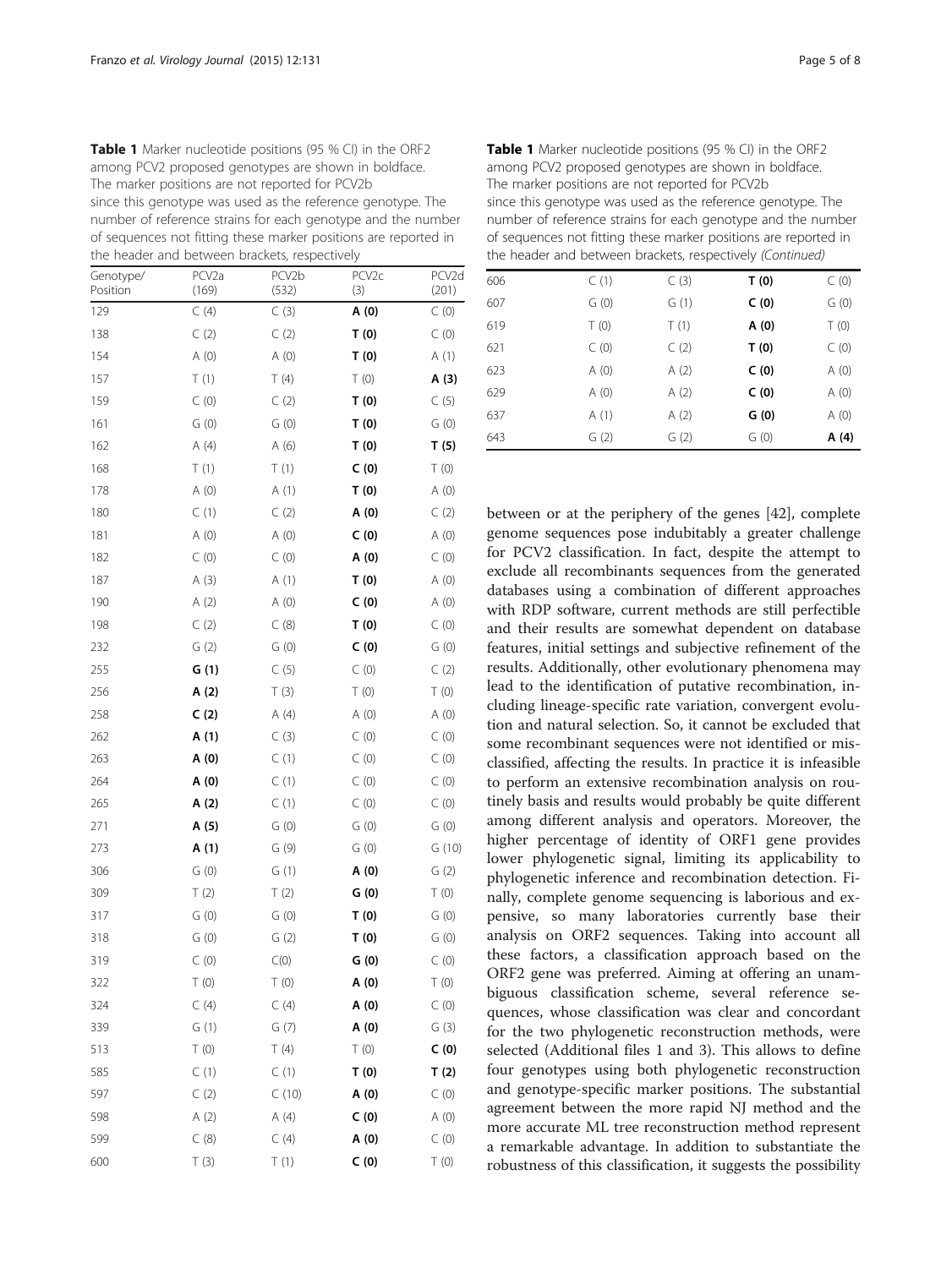to use a quicker approach still obtaining reliable results. Being aware that extensive phylogenetic analysis are time consuming and often impracticable during routine diagnostic activity, conserved nucleotide marker positions in the ORF2 are proposed to perform a quick genotype differentiation. These markers, consistently (>95 %) present in each of the four accepted genotypes ORF2, are depicted in Table [1](#page-4-0) and can be used as a reference to assign a certain sequence to one of the newly proposed genotypes. Noteworthy, classification offered in the present study substantially agrees with that proposed by Olvera et al. [\[13](#page-6-0)], with the remarkable difference that strains previously classified into PCV2b Clade 1C are now part of the PCV2d genotype.

#### Conclusion

The present study confirms and validates the variability of viral sequences and the high intra- and inter-genotype recombination frequency between PCV2 strains, and highlights the difficulty to pinpoint an unequivocal genotype definition of this virus. Considering that the method based on genetic distance seems to be no longer valid and has generated some misclassification through time, it is suggested to use an approach based on the reference sequences and/or identification of marker positions.

# Materials and methods

#### Dataset

Nine hundred seventy five PCV2 complete genomes and 1,270 ORF2 sequences available from GenBank ([www.ncbi.nlm.nih.gov](http://www.ncbi.nlm.nih.gov)) were downloaded in January 2014. Complete genome sequences were aligned at nucleotide level. Considering the coding nature of ORF2 sequences, multiple sequence alignment was carried out at amino acid level and was then used to generate the corresponding nucleotide sequences. The MUSCLE algorithm [[43](#page-7-0)] implemented in MEGA6 [\[44\]](#page-7-0) was employed in both cases. Alignments were visually inspected and edited to remove poorly aligned sequences or those with modification in the reading frame or premature stop codon, highly suggestive of sequencing errors. The alignments robustness was evaluated using Guidance [\[45\]](#page-7-0) assuming MAFFT [\[46](#page-7-0)] as multiple alignment algorithms.

#### Recombination analyses

Recombination analysis was performed on both complete genome and ORF2 alignments using RDP3 [[47\]](#page-7-0). The RDP, GENECONV, MaxChi and 3Seq methods were selected as primary scan, while all the methods implemented in RDP3 were used for recombination detection refinement. Settings for each method were adjusted considering the database features following the recommendations of the RDP3 manual. A recombination event was accepted if detected by more than two methods with a significance p-value of

p < 0.01 with Bonferroni's correction. All sequences identified as recombinant where excluded from further analysis.

#### Phylogenetic analyses

Phylogenetic trees for both complete genome and ORF2 were reconstructed using the maximum likelihood (ML) method implemented in PhyML [\[48](#page-7-0)]. Substitution model was selected according to Bayesian Information Criterion (BIC), calculated using Jmodeltest 2.1.2 [[49\]](#page-7-0). A combination of Nearest Neighbor Interchange (NNI) and Sub-tree Pruning and Regrafting (SPR) was used as tree rearrangement strategy. The phylogenetic tree reliability was evaluated using the Shimodaira–Hasegawa [SH] aLRT [\[50](#page-7-0)] likelihood-based measures of branch supports implemented in PhyML. Phylogenetic trees were also reconstructed with the Neighbor Joining (NJ) method and MEGA6 using the substitution model with the better BIC score given by the same MEGA software. The confidence of the internal branches was evaluated performing 1000 bootstrap pseudo-replicates of the aligned dataset.

#### PASC analyses

Pairwise p-distances among sequences for every dataset were calculated with MEGA6. Distances were ordered and a histogram of pairwised differences was constructed to perform a PASC analysis using Microsoft Excel 2010.

### Rates of substitution

Estimations for the rate of substitution were calculated for the nucleotide sequences of the PCV2 genomes and the ORF2 using a Bayesian Markov chain Monte Carlo (MCMC) approach implemented in BEAST v.1.8.0 package [[51\]](#page-7-0). Three independent runs of MCMC per dataset were performed under a strict and a relaxed molecular clock model, using the General Time Reversible model of sequence evolution and the remaining default parameters in the prior's panel. To account for different population dynamics through time a Bayesian Skygrid [\[52\]](#page-7-0) was chosen as tree prior. The MCMC run was  $5 \times 10^{-7}$  steps long and the posterior probability distribution of the chains was sampled every 1000 steps. Convergence was assessed by visually inspecting the runs' trace plot and on the basis of an effective sampling size greater than 200 after a 10 % burn-in using Tracer software, version 1.6 [[53](#page-7-0)]. The estimations are the mean values obtained for the three runs, combined using LogCombiner v1.8.0 (part of the BEAST 1.8. package). The mean substitution rate and the 95 % CI were calculated, and the best-fitting models were selected by a Bayes factor using marginal likelihoods estimator tools implemented in Tracer and the Stepping Stone and Path Sampling approaches [[54](#page-7-0)] .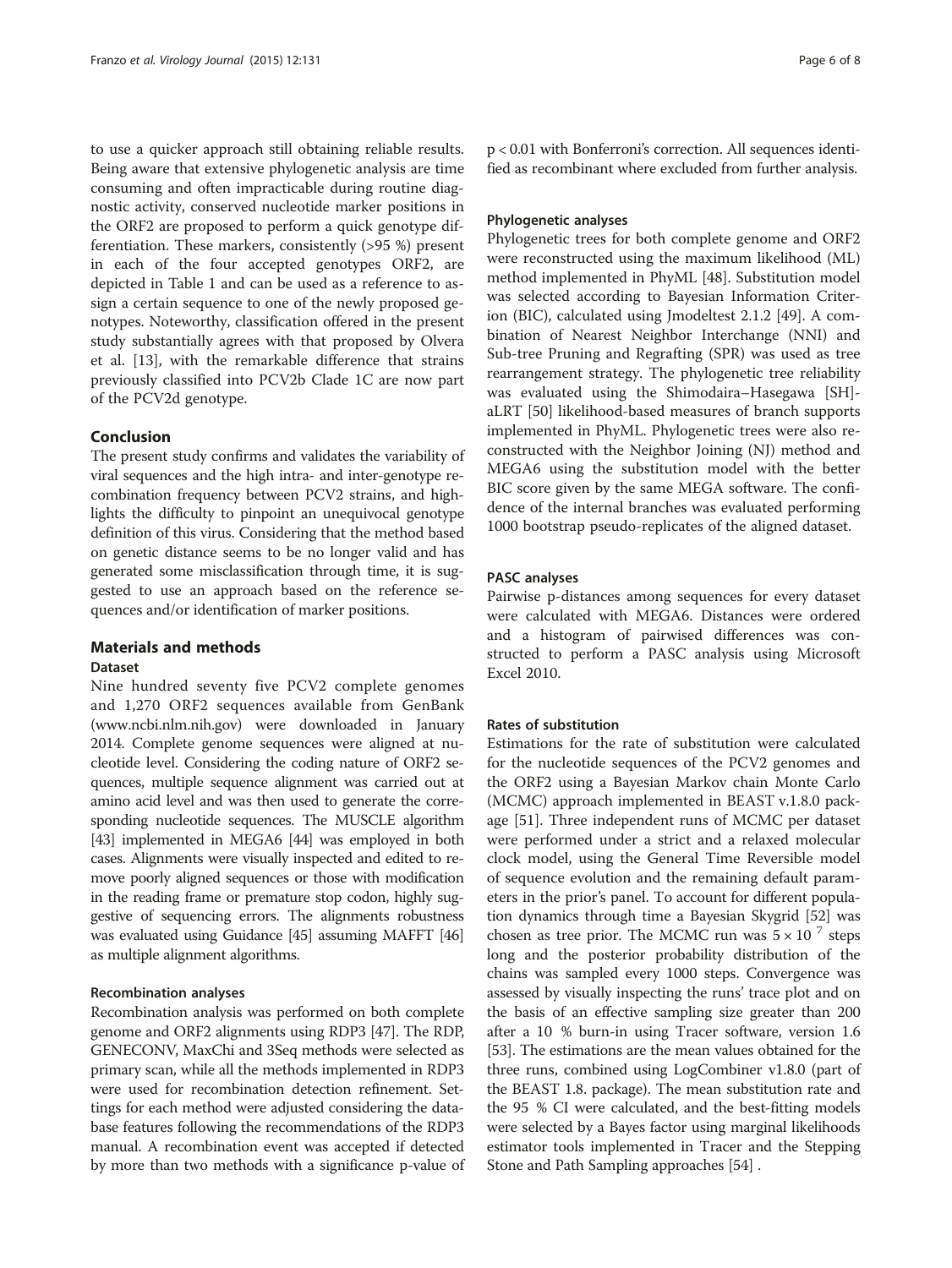## <span id="page-6-0"></span>Additional files

[Additional file 1:](http://www.virologyj.com/content/supplementary/s12985-015-0361-x-s1.xls) Spreadsheet containing the datasets used in the present study. For ORF2, the clustering according to NJ and ML phylogenetic trees is included. The list of Acc.Num of reference strains is also reported. (XLS 313 kb)

[Additional file 2:](http://www.virologyj.com/content/supplementary/s12985-015-0361-x-s2.pdf) Intra and inter genotype pairwise p-distances obtained from complete ORF2 Database (a) and on reference sequences (b). (PDF 2920 kb)

[Additional file 3.](http://www.virologyj.com/content/supplementary/s12985-015-0361-x-s3.pdf) ORF2 reference dataset built selecting only those sequences unequivocally part of one genotype on the basis of the topology of both ML and NJ trees. (PDF 921 kb)

#### Competing interests

None of the authors of this paper has a financial or personal relationship with other people or organizations that could inappropriately influence or bias the content of the paper. The authors declare that they have no competing interests.

#### Authors' contributions

GF, MC, AO and PB performed the analysis; AC and DN provided part of the sequences used in the present work; GF, MC, JS and MD wrote the manuscript; All authors have revised the manuscript and cooperate for its improvement. All authors read and approved the final manuscript.

#### Acknowledgements

Alessandra M. M. G. de Castro received scholarship from FAPESP (grant 2007/ 57115-3).

#### Author details

<sup>1</sup>Department of Animal Medicine, Production and Health (MAPS), University of Padua, Viale dell'Università 16, Legnaro, PD 35020, Italy. <sup>2</sup>The Pirbright Institute, Pirbright, Woking, UK. <sup>3</sup>IrsiCaixa - HIVACAT, Badalona, Spain.<br><sup>4</sup>Department of Pathology, Croatian Veterinary Institute, Zagreb, Cro <sup>4</sup>Department of Pathology, Croatian Veterinary Institute, Zagreb, Croatia. 5 Department of Preventive Veterinary Medicine and Animal Health, College of Veterinary Medicine, University of Sao Paulo, Brazil/College of Veterinary Medicine, United Metropolitan College complex (FMU), Sao Paulo, Brazil. 6 Unité de Virologie Moléculaire, Emergence et Co-évolution Virale UMR CNRS, Marseille 7268, France. <sup>7</sup>UAB, Centre de Recerca en Sanitat Animal (CReSA, IRTA-UAB), Campus de la Universitat Autònoma de Barcelona, Barcelona, Bellaterra 08193, Spain. <sup>8</sup>Departament de Sanitat i Anatomia Animals, Universitat Autònoma de Barcelona (UAB), Barcelona, Bellaterra 08193, Spain.

#### Received: 26 June 2015 Accepted: 17 August 2015 Published online: 28 August 2015

#### References

- Delwart E, Li L. Rapidly expanding genetic diversity and host range of the Circoviridae viral family and other Rep encoding small circular ssDNA genomes. Virus Res. 2012;164(1–2):114–21.
- 2. Tischer I, Gelderblom H, Vettermann W, Koch MA. A very small porcine virus with circular single-stranded DNA. Nature. 1982;295(5844):64–6.
- 3. Segales J. Porcine circovirus type 2 (PCV2) infections: clinical signs, pathology and laboratory diagnosis. Virus Res. 2012;164(1–2):10–9.
- 4. Clark EG. Post-weaning multisystemic wasting syndrome. Proc West Can Assoc Swine Pract. 1996;21:19–20.
- 5. Harding JC. Postweaning multisystemic wasting syndrome: preliminary epidemiology and clinical findings. Proc West Can Assoc Swine Pract. 1996;21:2.
- 6. Ellis J, Hassard L, Clark E, Harding J, Allan G, Willson P, et al. Isolation of circovirus from lesions of pigs with postweaning multisystemic wasting syndrome. Can Vet J. 1998;39(1):44–51.
- 7. Segales J, Kekarainen T, Cortey M. The natural history of porcine circovirus type 2: from an inoffensive virus to a devastating swine disease? Vet Microbiol. 2013;165(1–2):13–20.
- Guo LJ, Lu YH, Wei YW, Huang LP, Liu CM. Porcine circovirus type 2 (PCV2): genetic variation and newly emerging genotypes in China. Virol J. 2010;7:273.
- 9. Liu J, Zhu Y, Chen I, Lau J, He F, Lau A, et al. The ORF3 protein of porcine circovirus type 2 interacts with porcine ubiquitin E3 ligase Pirh2 and facilitates p53 expression in viral infection. J Virol. 2007;81(17):9560–7.
- 10. Trible BR, Rowland RR. Genetic variation of porcine circovirus type 2 (PCV2) and its relevance to vaccination, pathogenesis and diagnosis. Virus Res. 2012;164(1–2):68–77.
- 11. Karuppannan AK, Kwang J. ORF3 of porcine circovirus 2 enhances the in vitro and in vivo spread of the of the virus. Virology. 2011;410(1):248–56.
- 12. Gagnon CA. Emergence of a new type of porcine circovirus in swine (PCV): A type 1 and type 2 PCV recombinant. Vet Microbiol. 2010;144(1–2):18–23.
- 13. Olvera A, Cortey M, Segales J. Molecular evolution of porcine circovirus type 2 genomes: phylogeny and clonality. Virology. 2007;357(2):175–85.
- 14. Van Regenmortel M, Bishop D, Fauquet C, Mayo M, Maniloff J. Virus Classification by Pairwise Sequence Comparison (PASC). In: van Regenmortel MHV, Brian WJ M, editors. Desk Encyclopedia of General Virology. San Diego: Academic Press; 2010. p. 95–100.
- 15. Bao Y, Kapustin Y, Tatusova T. Virus classification by pairwise sequence comparison (PASC). Encyclopedia of virology. 2008;5:342–8.
- 16. Takezaki N, Rzhetsky A, Nei M. Phylogenetic test of the molecular clock and linearized trees. Mol Biol Evol. 1995;12(5):823–33.
- 17. Grau-Roma L, Crisci E, Sibila M, López-Soria S, Nofrarias M, Cortey M, et al. A proposal on porcine circovirus type 2 (PCV2) genotype definition and their relation with postweaning multisystemic wasting syndrome (PMWS) occurrence. Vet Microbiol. 2008;128(1–2):23–35.
- 18. Segales J, Olvera A, Grau-Roma L, Charreyre C, Nauwynck H, Larsen L, et al. PCV-2 genotype definition and nomenclature. Vet Rec. 2008;162(26):867–8.
- 19. Dupont K, Nielsen EO, Baekbo P, Larsen LE. Genomic analysis of PCV2 isolates from Danish archives and a current PMWS case–control study supports a shift in genotypes with time. Vet Microbiol. 2008;128(1–2):56–64.
- 20. Franzo G, Cortey M, De Castro AM, Alessandra Marnie Martins G, Piovezan U, Szabo MPJ, et al. Genetic characterisation of porcine circovirus type 2 (PCV2) strains from feral pigs in the Brazilian Pantanal: an opportunity to reconstruct the history of PCV2 evolution. Vet Microbiol. 2015;178(1–2):158–62.
- 21. Wang F, Guo X, Ge X, Wang Z, Chen Y, Cha Z, et al. Genetic variation analysis of Chinese strains of porcine circovirus type 2. Virus Res. 2009;145(1):151–6.
- 22. Cortey M, Olvera A, Grau-Roma L, Segalés J. Further comments on porcine circovirus type 2 (PCV2) genotype definition and nomenclature. Vet Microbiol. 2011;149(3–4):522–3.
- 23. Guo L, Fu Y, Wang Y, Lu Y, Wei Y, Tang Q, et al. A porcine circovirus type 2 (PCV2) mutant with 234 amino acids in capsid protein showed more virulence in vivo, compared with classical PCV2a/b strain. PLoS One. 2012;7(7):e41463.
- 24. Xiao CT, Halbur PG, Opriessnig T. Complete genome sequence of a novel porcine circovirus type 2b variant present in cases of vaccine failures in the United States. J Virol. 2012;86(22):12469.
- 25. Franzo G, Tucciarone CM, Dotto G, Gigli A, Ceglie L, Drigo M. International trades, local spread and viral evolution: The case of porcine circovirus type 2 (PCV2) strains heterogeneity in Italy. Infect Genet Evol. 2015;32:409–15.
- 26. Carman S, Cai HY, DeLay J, Youssef SA, McEwen BJ, Gagnon CA, et al. The emergence of a new strain of porcine circovirus-2 in Ontario and Quebec swine and its association with severe porcine circovirus associated disease–2004-2006. Can J Vet Res. 2008;72(3):259–68.
- 27. Gagnon CA, Tremblay D, Tijssen P, Venne MH, Houde A, Elahi SM. The emergence of porcine circovirus 2b genotype (PCV-2b) in swine in Canada. Can Vet J. 2007;48(8):811–9.
- 28. Cortey M, Pileri E, Sibila M, Pujols J, Balasch M, Plana J, et al. Genotypic shift of porcine circovirus type 2 from PCV-2a to PCV-2b in Spain from 1985 to 2008. Vet J. 2011;187(3):363–8.
- 29. Timmusk S, Wallgren P, Brunborg IM, Wikström FH, Allan G, Meehan B, et al. Phylogenetic analysis of porcine circovirus type 2 (PCV2) pre-and postepizootic postweaning multisystemic wasting syndrome (PMWS). Virus Genes. 2008;36(3):509–20.
- 30. Wiederkehr DD, Sydler T, Buergi E, Haessig M, Zimmermann D, Pospischil A, et al. A new emerging genotype subgroup within PCV-2b dominates the PMWS epizooty in Switzerland. Vet Microbiol. 2009;136(1):27–35.
- 31. Cheung AK, Lager KM, Kohutyuk OI, Vincent AL, Henry SC, Baker RB, et al. Detection of two porcine circovirus type 2 genotypic groups in United States swine herds. Arch Virol. 2007;152(5):1035–44.
- 32. Firth C, Charleston MA, Duffy S, Shapiro B, Holmes EC. Insights into the evolutionary history of an emerging livestock pathogen: porcine circovirus 2. J Virol. 2009;83(24):12813–21.